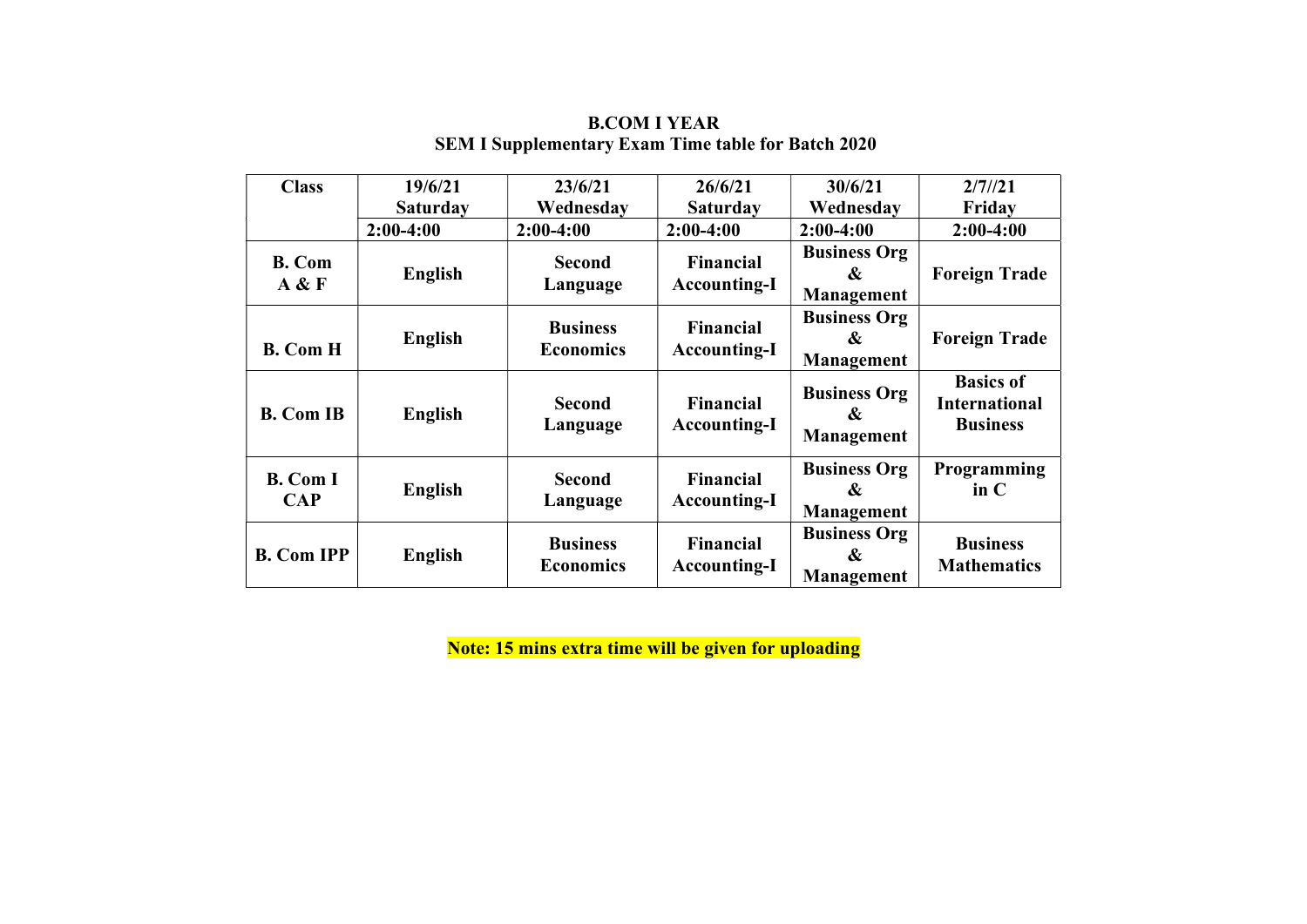### B.COM I YEAR SEM I Supplementary Exam Time table for Batches (2016-2019)

| <b>Class</b>                | 19/6/21                                      | 23/6/21                                                       | 26/6/21               | 30/6/21                                 | 2/7/21                                                     | 9/7/21                                                                           |
|-----------------------------|----------------------------------------------|---------------------------------------------------------------|-----------------------|-----------------------------------------|------------------------------------------------------------|----------------------------------------------------------------------------------|
|                             | <b>Saturday</b>                              | Wednesday                                                     | <b>Saturday</b>       | Wednesday                               | Friday                                                     | <b>Saturday</b>                                                                  |
|                             | $2:00-4:00$                                  | $2:00-4:00$                                                   | $2:00-4:00$           | $2:00-4:00$                             | $2:00-4:00$                                                |                                                                                  |
| <b>B.</b> Com<br>A & F      | Communication<br><b>Skills in</b><br>English | <b>Second Language</b>                                        | <b>Business Law I</b> | <b>Financial</b><br><b>Accounting-I</b> | <b>Business Economics</b>                                  |                                                                                  |
| <b>B.</b> Com<br>$\bf H$    | Communication<br><b>Skills in</b><br>English | <b>Business</b><br>management                                 | <b>Business Law I</b> | <b>Financial</b><br><b>Accounting-I</b> | <b>Business Economics</b>                                  | $2:00 - 3:00$<br><b>Principles and</b><br><b>Practice of</b><br><b>Insurance</b> |
| <b>B.</b> Com<br><b>IB</b>  | Communication<br><b>Skills in</b><br>English | <b>International</b><br><b>Business</b><br><b>Environment</b> | <b>Business Law I</b> | <b>Financial</b><br><b>Accounting-I</b> | <b>Business Economics</b>                                  | $2:00-4:00$<br><b>Business Org &amp;</b><br>Management                           |
| <b>B.</b> Com<br>IC         | Communication<br><b>Skills in</b><br>English | <b>Business</b><br>management                                 | <b>Business Law-I</b> | Financial<br><b>Accounting-I</b>        | <b>Fundamentals of</b><br><b>Information</b><br>technology |                                                                                  |
| <b>B.</b> Com<br><b>IPP</b> | <b>Business</b><br><b>Mathematics I</b>      | <b>Business Statistics</b>                                    | <b>Business law I</b> | <b>Financial</b><br><b>Accounting-I</b> | <b>Business Economics</b>                                  | $2:00 - 3:00$<br><b>Business Org &amp;</b><br>Management                         |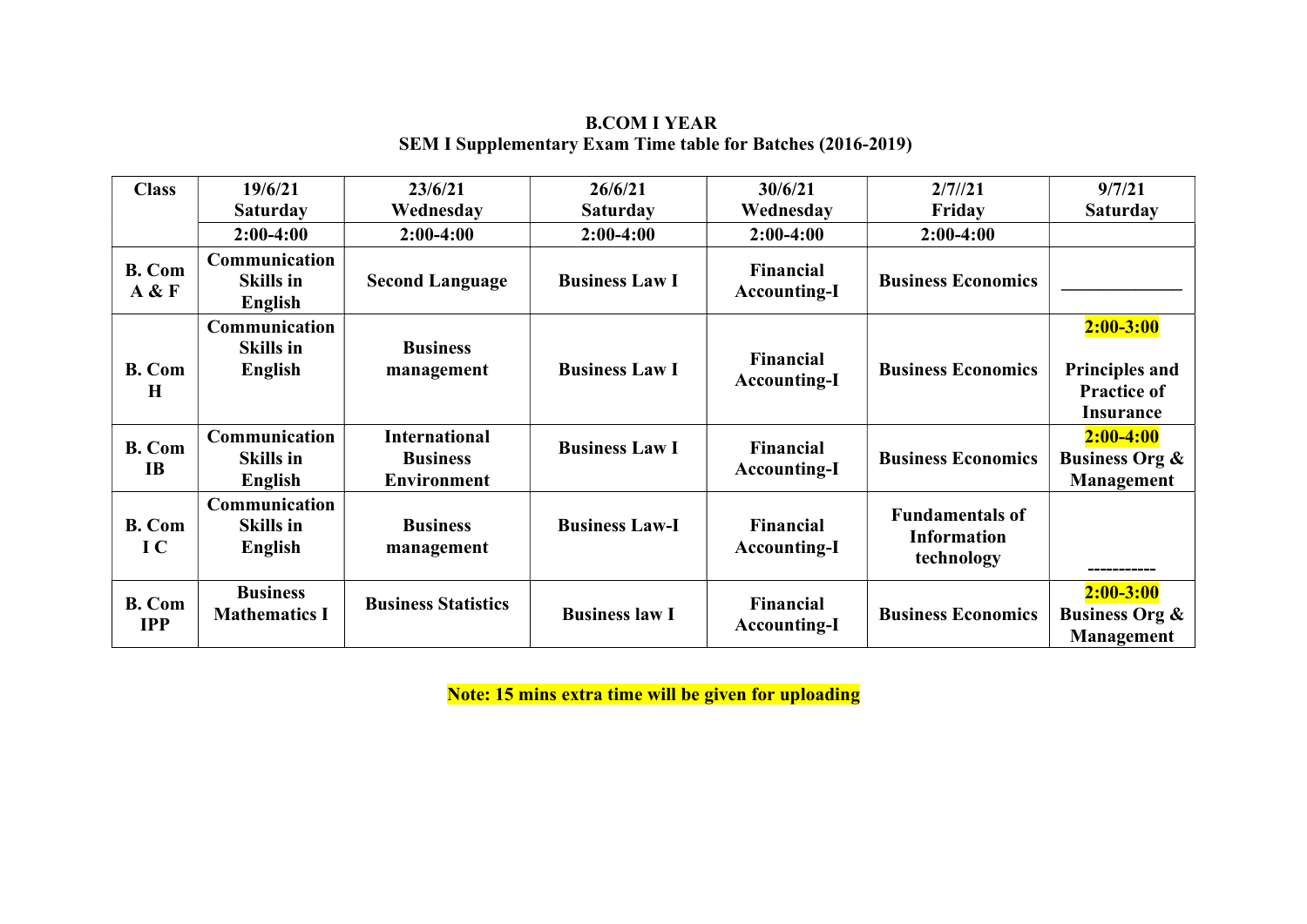### B.COM I YEAR SEM II Supplementary Exam Time table – June 2020-21

| <b>Class</b>      | 18/6/21             | 22/6/21              | 25/6/21                    | 29/6/21                  | 3/7/21          | 5/7/21               |
|-------------------|---------------------|----------------------|----------------------------|--------------------------|-----------------|----------------------|
|                   | Friday              | Tuesday              | Friday                     | <b>Tuesday</b>           | <b>Saturday</b> | <b>Monday</b>        |
|                   | $10:00-12:00$       | $10:00-12:00$        | $10:00-12:00$              | $10:00-12:00$            | $10:00-12:00$   |                      |
| <b>B.</b> Com     | <b>Business Law</b> | <b>Financial</b>     | <b>Business</b>            | Communication            | <b>Second</b>   | $10:00 - 11:00$      |
| A & F             | $\mathbf{I}$        | <b>Accounting II</b> | <b>Environment</b>         | <b>Skills in English</b> | Language        | Web                  |
|                   |                     |                      |                            |                          |                 | designing            |
|                   | <b>Business Law</b> | <b>Financial</b>     | <b>International trade</b> | Communication            | <b>HRM</b>      | $10:00 - 12:00$      |
| <b>B.</b> Com     | $\mathbf{I}$        | <b>Accounting II</b> | theories and               | <b>Skills in English</b> |                 | <b>International</b> |
| <b>IB</b>         |                     |                      | <b>Practices</b>           |                          |                 | marketing            |
|                   |                     |                      |                            |                          |                 | <b>Management</b>    |
|                   | <b>Business Law</b> | <b>Financial</b>     | <b>Business</b>            | Communication            |                 | $10:00-11:00$        |
| <b>B.</b> Com H   | $\mathbf H$         | <b>Accounting II</b> | <b>Environment</b>         | <b>Skills in English</b> | <b>HRM</b>      | ED                   |
|                   |                     |                      |                            |                          |                 |                      |
|                   | <b>Business Law</b> | <b>Financial</b>     | programming using          | Communication            | <b>HRM</b>      |                      |
| <b>B.</b> Com C   | $\mathbf{I}$        | <b>Accounting II</b> | C                          | <b>Skills in English</b> |                 | ED                   |
|                   | <b>Business Law</b> | <b>Financial</b>     | <b>FIIT</b>                | <b>Business</b>          | Indian          |                      |
| <b>B.</b> Com IPP | $\mathbf{I}$        | <b>Accounting II</b> |                            | mathematics II           | Economic        | ED                   |
|                   |                     |                      |                            |                          | development     |                      |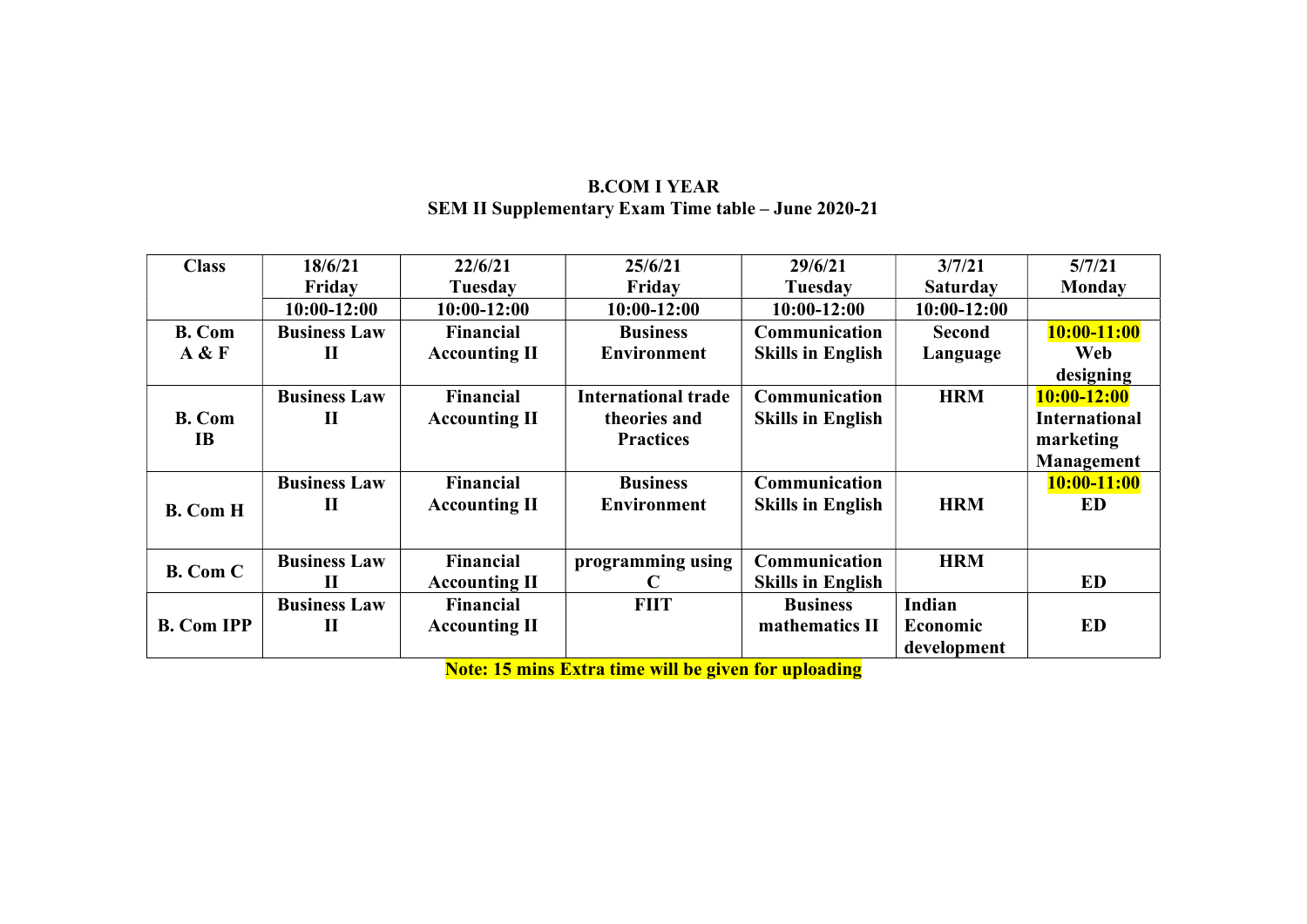| <b>Class</b>                | 16/6/21       | 22/6/21                                                                     | 25/6/21                   | 29/6/21                                | SEM III Supplementary Exam Time table – June 2020-21<br>3/7/21 | 6/7/21                                                                | 8/7/21                        |
|-----------------------------|---------------|-----------------------------------------------------------------------------|---------------------------|----------------------------------------|----------------------------------------------------------------|-----------------------------------------------------------------------|-------------------------------|
|                             | Wednesday     | Tuesday                                                                     | Friday                    | <b>Tuesday</b>                         | <b>Saturday</b>                                                | <b>Tuesday</b>                                                        | Thursday                      |
|                             | $2:00 - 3:00$ | $2:00 - 4:00$                                                               | $2:00 - 4:00$             | $2:00 - 4:00$                          | $2:00 - 4:00$                                                  | $2:00 - 4:00$                                                         | $2:00 - 4:00$                 |
| <b>B.</b> Com<br>A & F      | <b>OE</b>     | <b>Comm Skills in</b><br><b>English</b>                                     | <b>Second</b><br>Language | Partnership<br><b>Accounts</b>         | <b>Business</b><br><b>Statistics</b>                           | <b>Theory of</b><br><b>Banking</b>                                    | <b>Business</b><br>management |
| <b>B.</b> Com<br>IB         | <b>OE</b>     | <b>Foreign Trade</b><br><b>Doc&amp; Logistics</b>                           | French                    | Partnership<br><b>Accounts</b>         | <b>Business</b><br><b>Statistics</b>                           | <b>Banking and</b><br><b>International</b><br><b>Trade</b><br>Finance | <b>Company Law-I</b>          |
| <b>B.</b> Com H             | <b>OE</b>     | <b>Relational</b><br><b>Database</b><br><b>Management</b><br><b>Systems</b> | <b>Second</b><br>Language | <b>Advanced</b><br><b>Accounting-I</b> | <b>Business</b><br><b>Statistics</b>                           | <b>Theory of</b><br><b>Banking</b>                                    | <b>Company Law-I</b>          |
| <b>B.</b> Com C             | <b>OE</b>     | <b>Relational</b><br><b>Database</b><br><b>Management</b><br><b>Systems</b> | <b>Second</b><br>Language | <b>Advanced</b><br><b>Accounting-I</b> | <b>Business</b><br><b>Statistics</b>                           | <b>Theory of</b><br><b>Banking</b>                                    | <b>Company Law-I</b>          |
| <b>B.</b> Com<br><b>IPP</b> |               | <b>Business</b><br><b>Communication-I</b>                                   | Cost<br>Accounting-       | <b>Advanced</b><br><b>Accounting-I</b> | <b>Operations</b><br>Research                                  | Law $\&$<br><b>Practice of</b><br>banking                             | <b>Company Law-I</b>          |

B.COM II YEAR SEM III Supplementary Exam Time table – June 2020-21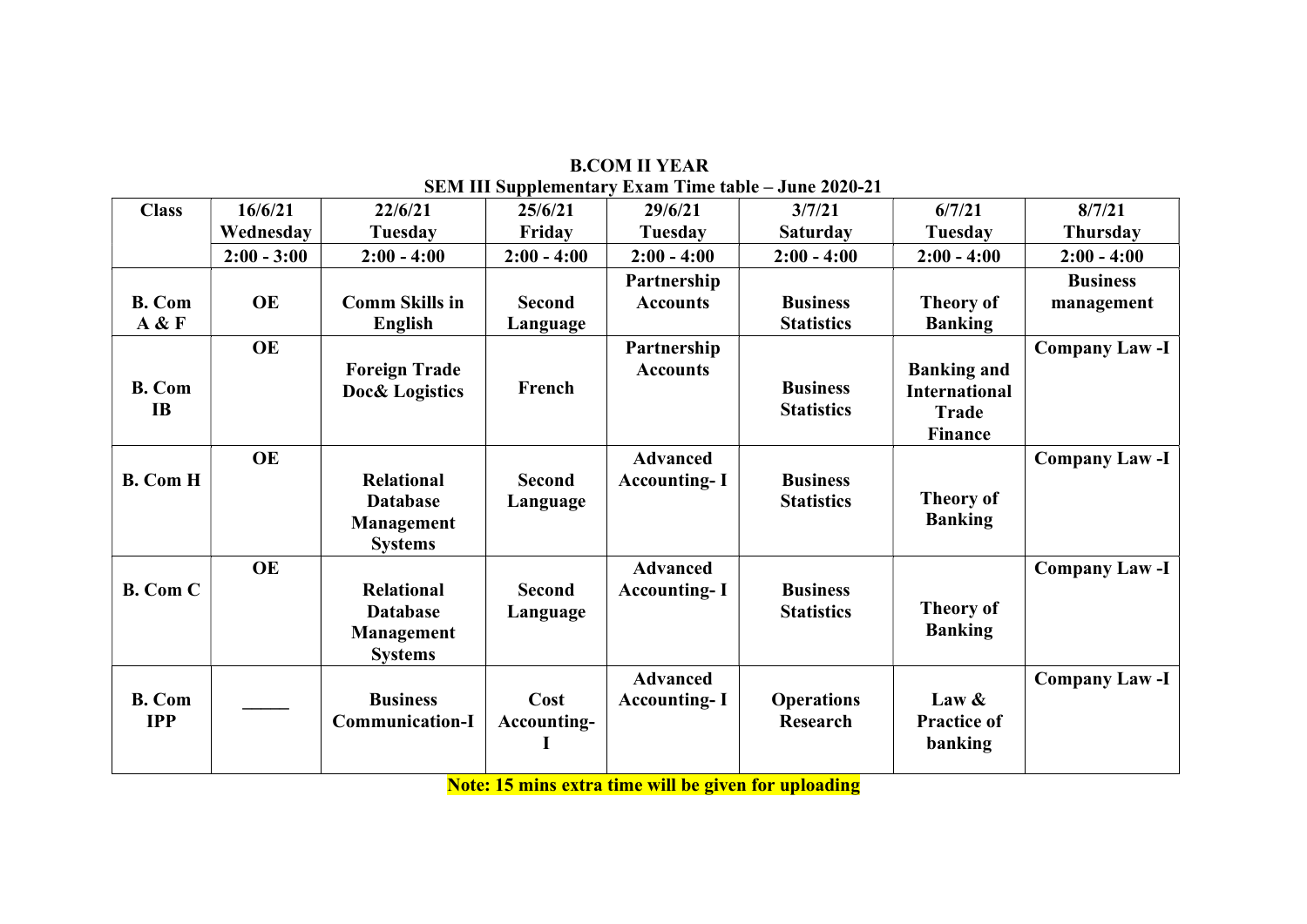| <b>Class</b>               | 16/6/21       | 21/6/21                              | 24/6/21           | 28/6/21                                 | 01/07/21                                            | 05/07/21                  | 07/07/21                                              |
|----------------------------|---------------|--------------------------------------|-------------------|-----------------------------------------|-----------------------------------------------------|---------------------------|-------------------------------------------------------|
|                            | Wednesday     | <b>Monday</b>                        | <b>Thursday</b>   | <b>Monday</b>                           | <b>Thursday</b>                                     | <b>Monday</b>             | Wednesday                                             |
|                            | $10:30-11:30$ | $10:00-12:00$                        | $10:00-12:00$     | $10:00-12:00$                           | $10:00-12:00$                                       | $10:00-12:00$             | $10:00-12:00$                                         |
| <b>B.</b> Com<br>A & F     | <b>OE</b>     | <b>International</b><br><b>Trade</b> | Company<br>Law II | <b>Advanced</b><br><b>Accounting</b>    | Communication<br><b>Skills in</b><br><b>English</b> | <b>Second</b><br>Language | <b>Business</b><br><b>Mathematics</b><br>& statistics |
| <b>B.</b> Com<br><b>IB</b> | <b>OE</b>     | Financial<br>management              | Company<br>Law II | <b>Advanced</b><br><b>Accounting</b>    |                                                     | French                    | <b>Business</b><br><b>Mathematics</b><br>& statistics |
| <b>B.</b> Com<br>H         | <b>OE</b>     | <b>E-Commerce</b>                    | Company<br>Law II | <b>Advanced</b><br><b>Accounting II</b> | <b>Banking Law</b><br>and<br><b>Practice</b>        | <b>Second</b><br>Language | <b>Business</b><br><b>Mathematics</b><br>& statistics |

B.COM II YEAR SEM IV Supplementary Exam Time table – June 2020-21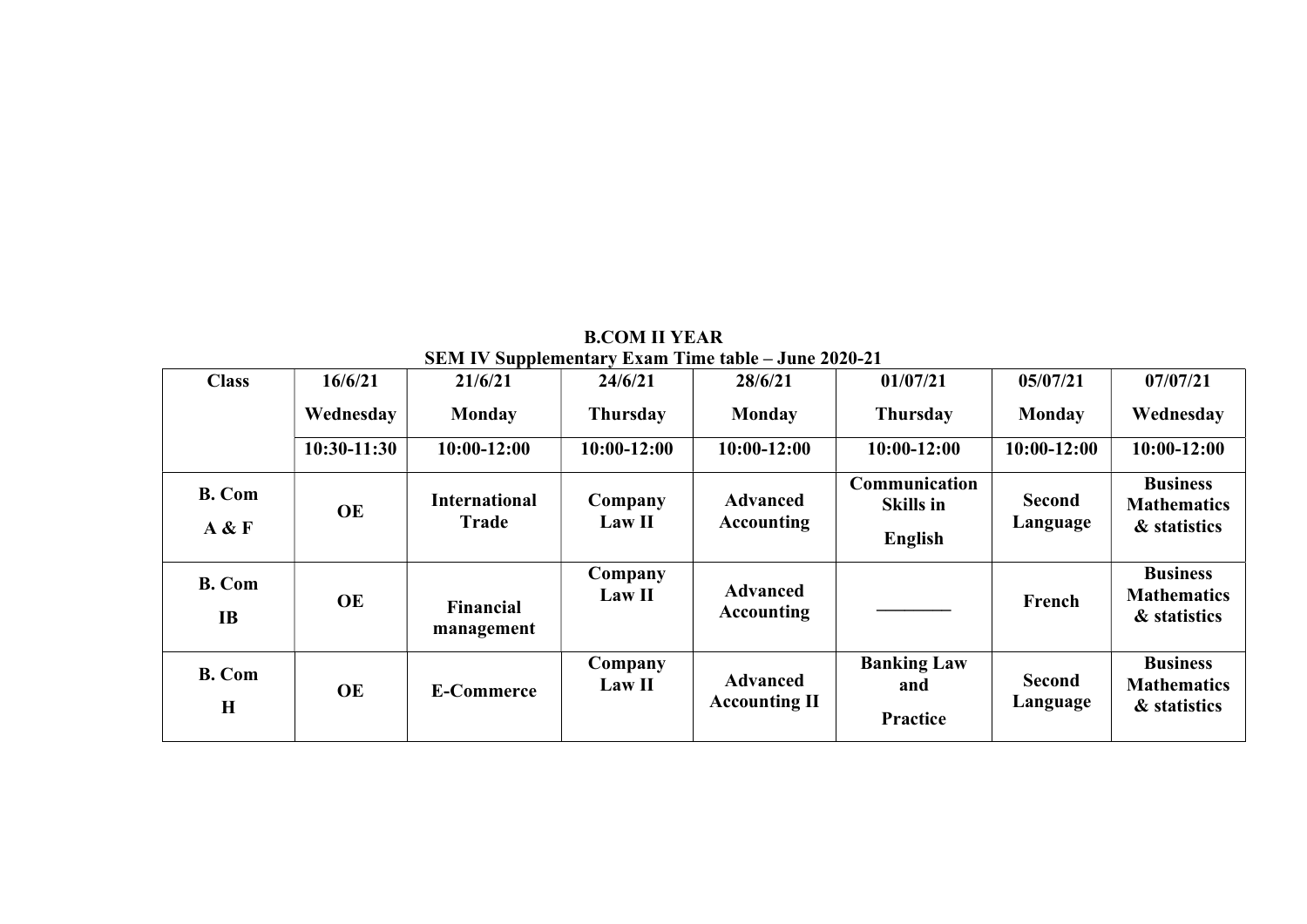| <b>B.</b> Com<br><b>Computers</b> | <b>OE</b> | <b>E-Commerce</b>   | Company<br>Law II        | <b>Advanced</b><br><b>Accounting II</b> | <b>Banking Law</b><br>and<br>Practice        | <b>Second</b><br>Language      | <b>Business</b><br><b>Mathematics</b><br>& statistics |
|-----------------------------------|-----------|---------------------|--------------------------|-----------------------------------------|----------------------------------------------|--------------------------------|-------------------------------------------------------|
| <b>B.</b> Com<br><b>IPP</b>       |           | <b>Income Tax I</b> | Company<br><b>Law II</b> | <b>Advanced</b><br><b>Accounting II</b> | <b>Business</b><br><b>Communication</b><br>П | Cost<br><b>Accounting</b><br>П | <b>Business</b><br><b>Ethics</b>                      |

Note: 15 mins Extra time will be given for uploading

# B. Com III - year

| <b>Semester V Supplementary Exam Time table June 2020-21</b> |  |
|--------------------------------------------------------------|--|
|--------------------------------------------------------------|--|

| <b>Class</b>    | 21/6/21           | 24/6/21                 | 1/7/21          | 5/7/21               | 7/7/21         | 9/7/21                   | 10/7/21         |
|-----------------|-------------------|-------------------------|-----------------|----------------------|----------------|--------------------------|-----------------|
|                 | Monday            | Thursday                | <b>Thursday</b> | <b>Monday</b>        | Wednesday      | Friday                   | <b>Saturday</b> |
|                 | $2:00 - 4:00$     | $2:00 - 4:00$           | $2:00 - 4:00$   | $2:00 - 4:00$        | $2:00 - 4:00$  | $2:00 - 3:00$            | $2:00 - 4:00$   |
| <b>B.</b> Com   | Corporate         | <b>Financial policy</b> | Income          | Cost                 | --------       | Research                 |                 |
| A & F           | Accounting $\&$   | and                     | Tax-I           | <b>Accounting -I</b> |                | <b>Methodology - SEC</b> | <b>IDE</b>      |
|                 | <b>Auditing-I</b> | <b>Management-I</b>     |                 |                      |                |                          |                 |
|                 | Corporate         | <b>International</b>    | Income          | Cost                 | Financial      | Research                 |                 |
| <b>B.</b> Com   | Accounting $\&$   | <b>Business Ethics</b>  | Tax-I           | <b>Accounting -I</b> | <b>Markets</b> | <b>Methodology-SEC</b>   | <b>IDE</b>      |
| <b>IB</b>       | <b>Auditing-I</b> |                         |                 |                      |                |                          |                 |
|                 | Corporate         | <b>Financial policy</b> | <b>Income</b>   | Cost                 | Financial      | Research                 |                 |
| <b>B.</b> Com H | Accounting $\&$   | and                     | Tax-I           | <b>Accounting -I</b> | <b>Markets</b> | <b>Methodology - SEC</b> | <b>IDE</b>      |
|                 | <b>Auditing-I</b> | <b>Management-I</b>     |                 |                      |                |                          |                 |
|                 | Corporate         | <b>Financial policy</b> | <b>Income</b>   | Cost                 | Web            |                          |                 |
| <b>B.</b> Com C | Accounting $\&$   | and                     | Tax-I           | <b>Accounting -I</b> | programming    |                          | <b>IDE</b>      |
|                 | <b>Auditing-I</b> | <b>Management</b> -I    |                 |                      | using PHP      |                          |                 |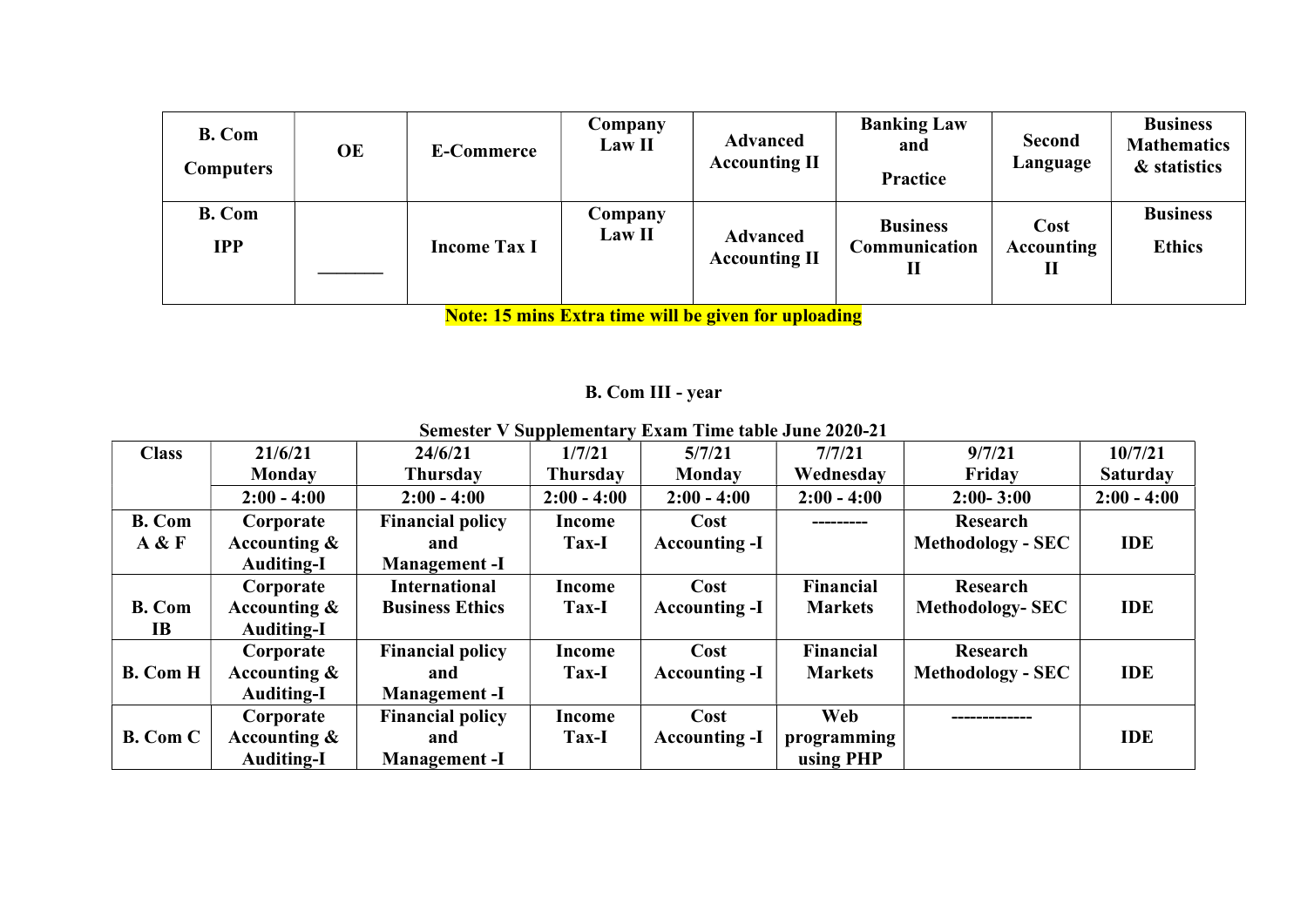| B. Com<br>TDD | Financial<br><b>Reporting</b> | <b>Corporate</b><br>Governance | Income<br><b>Tax-II</b> | m.<br>Financial<br><b>Management -</b> | <b>Auditing</b> | <b>Principles and</b><br><b>Practice of</b> | IDE |
|---------------|-------------------------------|--------------------------------|-------------------------|----------------------------------------|-----------------|---------------------------------------------|-----|
|               |                               |                                |                         |                                        |                 | <b>Insurance - SEC</b>                      |     |

Note: 15 mins extra time will be given for uploading

## B.COM III YEAR

### SEM VI Supplementary Exam Time table – June 2020-21

|                        | 17/6/21                                | 19/6/21                                            | 23/6/21              | 26/6/21                               | 30/6/21                                                 | 2/7/21      |
|------------------------|----------------------------------------|----------------------------------------------------|----------------------|---------------------------------------|---------------------------------------------------------|-------------|
| <b>Class</b>           | Thursday                               | <b>Saturday</b>                                    | Wednesday            | <b>Saturday</b>                       | Wednesday                                               | Friday      |
|                        |                                        | $10:00-12:00$                                      | $10:00-12:00$        | $10:00-12:00$                         | $10:00-12:00$                                           | 10:00-12:00 |
| <b>B.</b> Com<br>A & F | $10:00-11:00$<br><b>ED</b><br>(1 hour) | Corporate<br>Accounting &<br><b>Auditing II</b>    | <b>Income Tax II</b> | <b>Cost Accounting</b><br>$\mathbf H$ | <b>Financial Policy &amp;</b><br><b>Management - II</b> | <b>IDE</b>  |
| <b>B.</b> Com<br>IB    | $10:00-11:00$<br>ED<br>(1 hour)        | Corporate<br>Accounting $\&$<br><b>Auditing II</b> | <b>Income Tax II</b> | <b>Cost Accounting</b><br>П           | <b>International</b><br>Financial<br><b>Management</b>  | <b>IDE</b>  |